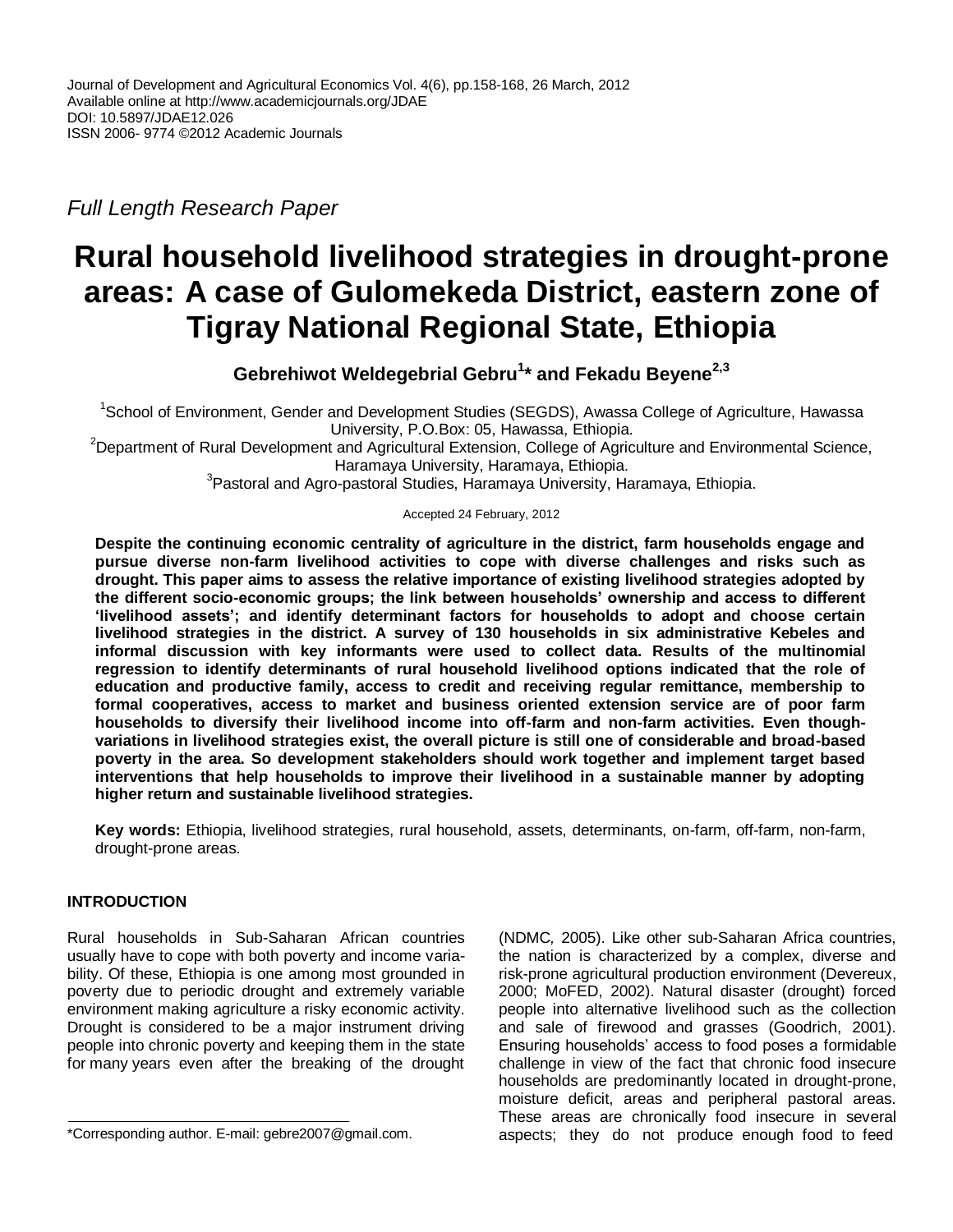themselves, food production is highly variable, and there are many households with insufficient income to secure enough food through the market (FDRE, 2002). As a consequence, the agricultural production has been deteriorating over time, and has forced people in the region to look for alternative employment option other than agriculture. That means, households engage in diverse livelihood strategies away from purely crop and livestock production towards farm, non-farm and off-farm activities that are undertaken to broaden and generate additional income for survival and cope with this harsh and difficult environment. Despite this, the struggle to reduce poverty at the household level in the rural areas of Ethiopia has remained as a challenging goal. To intervene the problem, there needs to disentangle the interwoven factors which influence poverty and to understand the livelihood strategies of the rural households have got paramount importance to development practitioners and policy makers to find the way out.

On the contrary, rural people on their side partake in a number of strategies including agricultural intensification, migration, and livelihood diversification which enable them to attain a sustainable livelihood. Various empirical studies show that different livelihood diversification strategies exist in the sub-Saharan countries even though the forms and people's participation level may vary. According to Scoones (1998), the combination of livelihood resources (different livelihood asset) are resulting in the ability of people to follow the combination of livelihood strategies. Consistent with the earlier statement, in many rural parts of the country, the recurrent drought along with the environmental degradation is becoming a serious threat to the livelihood of the poor. However, some households successfully respond to these events, and exhibit livelihood systems that are able to resilient (Validivia et al., 2005) while others do not. Likewise, the study area is characterized by producing cereal crops which has low economic return and are highly dependent on the rain fed agricultural production system which is highly vulnerable to draught in the absence of sustainable rain fall. Furthermore, the productive agrarian capital which is basically land is becoming scarce mainly due to the high population pressure. Due to the insufficient land resource to absorb .<br>the household's full labor force endowment and the rain fall pattern variability in the area, the agricultural sector is becoming a risky economic activity which has low return in income. Thus, the farming people in the area are compelled to seek out off-farm or non-farm income source. In spite of this, as the household's access and returns to the different livelihood diversification strategies are affected by different internal and external factors, their participation is also varied. Similarly, different households adopt different strategies according to their particular asset and asset status (Ellis, 2000b). Thus, it needs location specific information to recommend for

practicing sustainable livelihood diversification strategies within the farming community. Assets are the basic building blocks upon which households are able to undertake production, engage in labor markets and participate in reciprocal of exchanges with other households (Bezmere and Lerman, 2003; Brown et al., 2006).

The livelihood assets available to the household represent the basic platform upon which the household livelihood may be built. In this definition, the conventional meaning of assets is expanded to include besides material and financial resources, also household members' skills and experience (human capital, their relations within wider communities (social capital) and their natural environment (natural capital). People draw on a set of capital assets as a basis for their livelihoods (Soussan et al., 2000). However, - no single category of assets on its own is sufficient to yield all the many and varied livelihood outcomes that people seek (DFID, 1999). In conformity with this statement, Messer and Townsley (2003) suggested that members of a household should combine their capabilities, skills and knowledge with the different resources at their disposal to create activities that will enable them to achieve the best possible livelihood for themselves and the household as a whole. Hence, in order to create livelihoods, people must combine the assets that they have access to and control over (Chambers, 2003). Everything that goes towards creating that livelihood can be thought of as a livelihood asset. The diversity and amount of the different assets that households have at their disposal, and the balance between them will affect what sort of livelihood they are able to create for themselves at any particular moment and the type of livelihood strategy to pursue. The study area typically exhibits the overall development challenges that Ethiopia is currently struggling with. It is one of the most chronically food insecure area targeted by the Regional Food Security programme, local and international NGOs supporting agencies. The district has been repeatedly hit by drought and the people in the area have been regularly receiving food aid of different forms (emergency relief assistance, food for work, employment generation scheme, safety net etc) since 1985.

The chronic nature of food insecurity leads not only to deprivation of access to immediate food needs but also to the depletion of assets which are expended and distresssold for procuring food from the market or other sources. For example, in stressful conditions, communities in drought prone areas sell their productive assets such as oxen at low prices which they usually fail to rebuild (restock) after the disasters are over. The losses of productive and reproductive capacity of many rural households thus represent the increasing impoverishment process (Yared, 2001). All geographic locations do not have similar resource endowments, do not face similar level of constraints and do not necessarily employ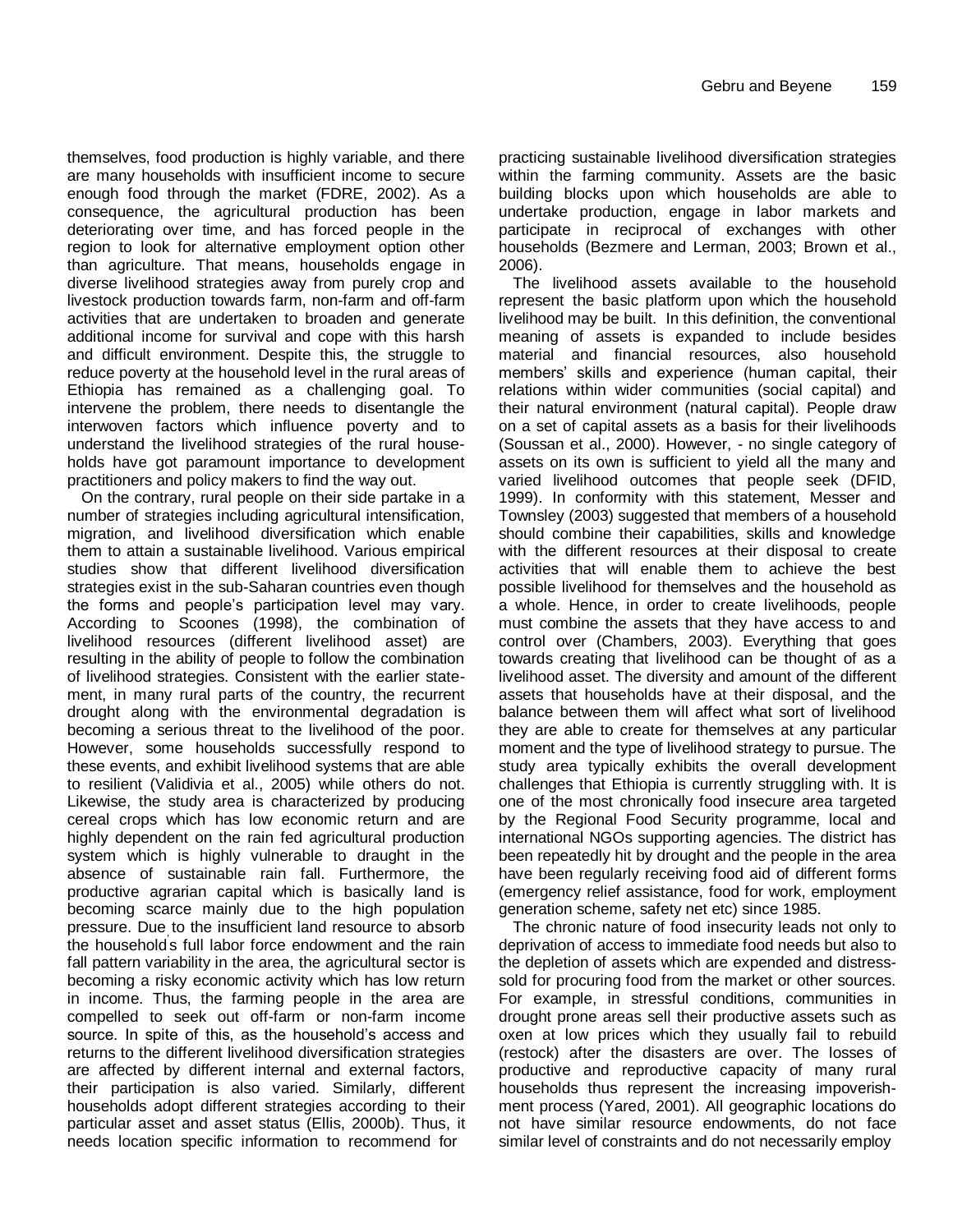similar strategies to solve their problem (Barret et al., 2001; Warren, 2002; Wolde-selassie, 2001). The differences in endowments of resources in turn influences rural households' capability and their survival strategy. Similarly, even within similar geographic locations, socioeconomic factors pose a wide range of differentials among rural households which include demographic characteristics of households, well-being or economic and social status of households and the gender disparity perspective (Murray, 2001). The reality of diversified rural livelihoods across a number of economic sectors should, therefore, impel the local government and development agencies to devise strategies that will have an effective impact upon the 'different livelihoods of the rural poor' (Murray, 2001). Though local government and NGOs like Relief Society of Tigray (REST) and Catholic Relief Society (CRS) operating in Gulomekeda district had been spending a lot of resources from year to year but they were not able to bring a feasible change on the livelihood of the rural community. This was due to the fact that lack of information on what exactly constitutes the livelihood strategy of different socio-economic groups and the natural factors such as drought. The lack of such information in turn was constraining effective decisions on the type and nature of interventions and the target beneficiaries. In line with this, according to Ellis (2000a) and Tesfaye (2003), different households adopt different strategies according to their particular asset and asset status. But, so far, there was little empirical research which has been conducted in the area concerning this issue.

The objectives of the study were: 1) to assess the relative importance of existing livelihood strategies adopted by the different socio-economic groups; 2) to investigate the link between households' ownership and access to different 'livelihood assets' and the 'livelihood strategies' they pursue; and 3) to identify determinant factors for households to adopt and choose certain livelihood strategies.

# **METHODOLOGY**

#### **Description of the study area**

This study has been carried out during the year 2010, in six nominated Kebeles of Gulomekeda district, Eastern Zone of Tigray National Regional State, Ethiopia which is found at about 915 km north of Addis-Ababa. It encompasses a total of 84762 populations and 26580 ha of land. Of the total population, 88.22% lives in the rural area (BoARD; CSA, 2007). The district receives an average annual rainfall ranging from 400 to 500 mm. Farmlands are characterized by high fragmentation which results in continuing decline of agricultural productivity.

#### **Sample and sampling procedure**

The study was carried out by selecting six rural Kebeles purposively

out of the total of eighteen Kebeles. This was done by selecting representative groups from each Kebeles far and near to main road, potential market and the cash crop they grown. This was made to maintain the representativeness of the district. Of the total of 5307 household heads in the six sample, Kebeles- a total of 130 sample rural households were taken through proportional sampling method. Finally, simple random sampling method was used to select sample respondents within the sample Kebeles.

#### **Type, source and method of data collection**

Both primary and secondary data were collected and used which was qualitative and quantitative in nature. Primary data was gathered from 130 households using structured interview schedule. Informal discussion with key informants such as head of district agricultural office, extension experts and Kebele chairman was also conducted to cross-check and enrich the validity of information collected from the sample respondents. Secondary data was reviewed and collected from secondary sources such as similar studies conducted in the area, and from related published books and journals.

#### **Method of data analysis**

Data collected through structured interview schedule were processed and coded using SPSS software for further analysis. Quantitative categorical type of data was analyzed using percentage, frequency and chi-square test. While quantitative continuous types of variables were analyzed using one way ANOVA, minimum, maximum, mean and standard deviation. On the other hand, narrative type of analysis was also used to analyze qualitative type of data and to enrich and illustrate a qualitative conclusion. After computing the descriptive statistics, a multinomial logistic regression was (Green, 2003) used to identify determinants of household's choice of livelihood diversification strategies where the dependent variable was multi outcome  $(Y = 0, \ldots, 4, Y)$  if a household choice is relying on on-farm, on-farm + off-farm, on-farm + non-farm, on-farm + off-farm + non-farm; or off-farm + non-farm income generating activities).

# **RESULTS AND DISCUSSION**

# **Human capital and household livelihood strategies**

The sample survey result indicated that, as the mean age of household heads increased their ability to engage in different off-farm and non-farm income generating household, livelihood strategies decreased. For instance, the average mean age of households, their livelihood depended in on-farm income alone and these their mainstay both in on-farm and non-farm together were 56.84 and 45.94 year respectively (Table 2). This indicates that youth household heads are more active and flexible with time to use different non-farm and off-farm income diversification livelihood strategies than the older one due to their access to education, less experience to tolerate bad conditions (like drought and war in the area), goes with the age of information (high social network outside the area) and their physical strength to work wherever. The sample survey result showed in Table 1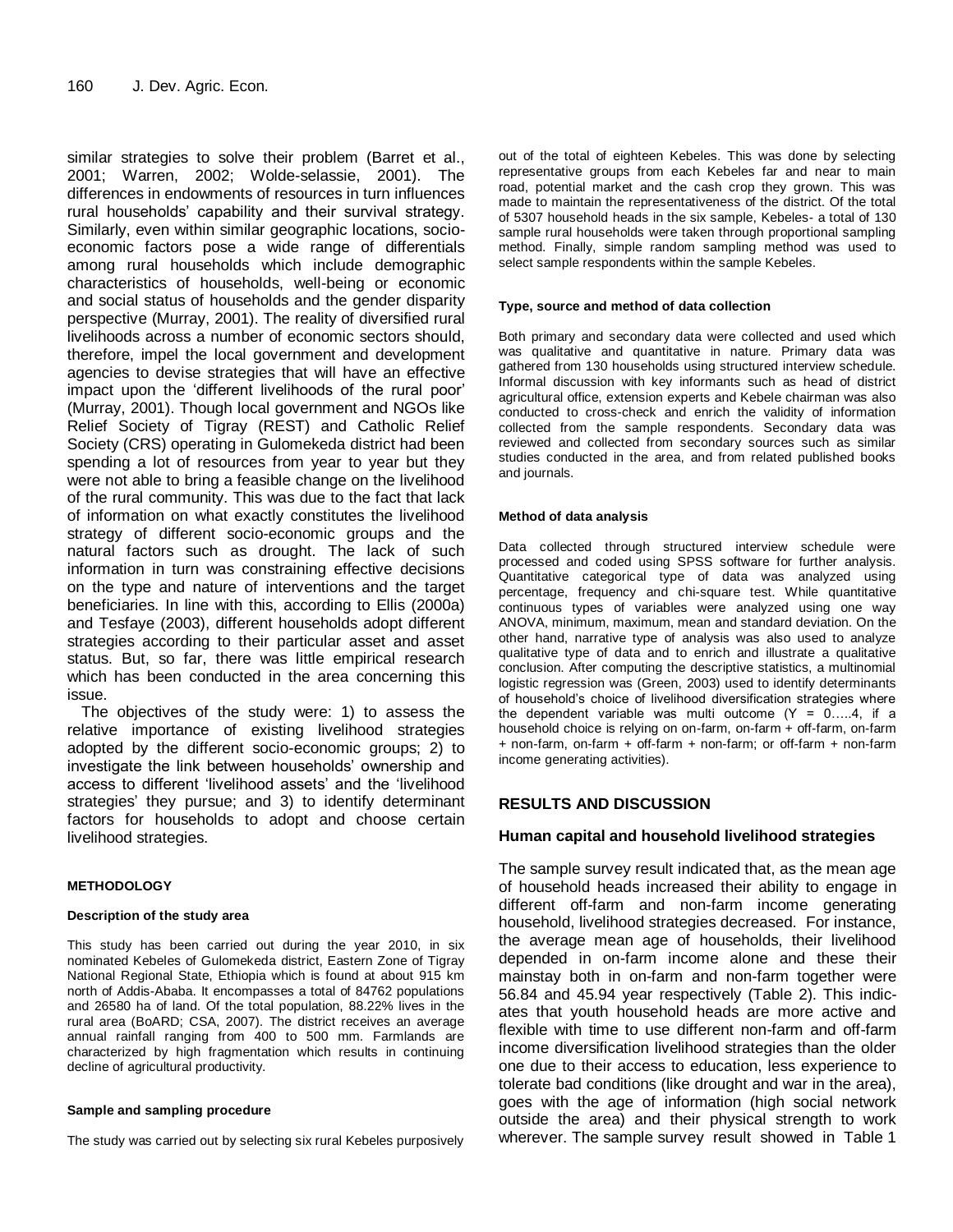|                                | Response of          | Household livelihood strategies (%) |         |         |         |         |                      |           |  |
|--------------------------------|----------------------|-------------------------------------|---------|---------|---------|---------|----------------------|-----------|--|
| Independent variables          | sample<br>households | $Y=01$                              | $Y=1^2$ | $Y=2^3$ | $Y=3^4$ | $Y=4^5$ | <b>Total (N=130)</b> | $\chi^2$  |  |
|                                | Male                 | 24.6                                | 6.9     | 32.3    | 10.0    | 6.2     | 80.0                 | 14.696*** |  |
| Sex                            | Female               | 13.8                                | 0.0     | 5.4     | 0.8     | 0.0     | 20.0                 |           |  |
| Use of farm input              | <b>Yes</b>           | 26.9                                | 3.8     | 23.1    | 6.2     | 3.8     | 63.8                 |           |  |
|                                | <b>No</b>            | 11.5                                | 3.1     | 14.6    | 4.6     | 2.3     | 36.2                 | 1.13      |  |
| Member to cooperative          | Yes                  | 10.0                                | 3.1     | 21.5    | 7.7     | 5.4     | 47.7                 |           |  |
|                                | No                   | 28.5                                | 3.8     | 16.2    | 3.1     | 0.8     | 52.3                 | 19.467*** |  |
| Credit use                     | <b>Yes</b>           | 11.5                                | 4.6     | 26.2    | 8.5     | 4.6     | 55.4                 | 21.683*** |  |
|                                | <b>No</b>            | 26.9                                | 2.3     | 11.5    | 2.3     | 1.5     | 44.6                 |           |  |
|                                | $≤12$                | 19.3                                | 4.6     | 16.9    | 5.3     | 3.9     | 51.1                 |           |  |
| Frequency of extension contact | 24                   | 14.6                                | 0.8     | 15.4    | 4.6     | 1.5     | 36.9                 | 9.608     |  |
|                                | 52                   | 4.6                                 | 1.5     | 5.4     | 0.8     | 0.8     | 13.1                 |           |  |
|                                | <b>Yes</b>           | 38.5                                | 6.9     | 33.8    | 9.2     | 6.2     | 94.6                 |           |  |
| Food aid/FFW                   | No                   | 0                                   | 0       | 3.8     | 1.5     | 0       | 5.4                  | $8.224*$  |  |

**Table 1.** Summary of categorical variables descriptive analysis results by household's choice of livelihood strategies.

\*\*\*, \*\*, \* indicates significant at 1, 5 and 10% probability level respectively. Keys: 10 = on-farm, 21 = on-farm + off-farm, 32 = on-farm + nonfarm,  $43 =$  on-farm + off-farm + non-farm',  $54 =$  off-farm + non-farm.

that out of the total 80% male headed households, only 24.6% of them were their livelihood depends in on-farm income while out of the total 20% female headed households, 13.8% of them were dominantly relied on their livelihood from on-farm income alone. This briefly indicates that, more than 69.25% of male headed households were able to participate in different non-farm and off-farm income generating livelihood strategies while only 31% were true for the female headed sample households in the study area. The probable reasons were that female households have less chance to participate in off/non-farm activities since they invest much time in domestic roles such as childcare, cooking, washing cloth, gathering fire wood, fetching water with high participation in low economic value and time consuming agricultural activities like weeding and harvesting.

At the time of the study, the average mean household family size was 6.5 (Table 2). The main thing here is having more family size without consideration to their productive labor force, physical disability and health status fosters reproductive care giver's burden while giving focus to both the family size and their productive age plays a crucial role in improving the livelihood situation of the household through engaging in different income generating livelihood strategies. The result of the sample survey also showed that, the number of dependent family members below the age of 15 and

above 64 ratios to the active labor force (15 to 64 ages) is high with the average mean of 1.027. In line with this, the average mean of dependency ratio across households choice of household livelihood strategies decrease from  $Y = 0$  to  $Y=4$  and significant at less than 5% probability level (Table 2). These clearly showed us one active productive labor force member of the household in the study covers all the food and non-food necessities expense of 1.027 dependent household members of his/her family lonely that is high care givers' reproductive burden. Table 2 briefly indicates that households with the average high level of education leads relatively better life by diversifying their income enhancing livelihood activities such as working on off-farm and non-farm (often in better remunerated occupations) than the other.

Here, the output survey data indicates there is a direct correlation between education and wealth which mostly explains greater access to resources and able to create strong social network within and outside the society.

#### **Natural capital and household livelihood strategies**

Land is one among the most fundamental and important means of production. It is a crucial productive resource particularly for the rural community that is why the stakeholders in the area put land as one among the main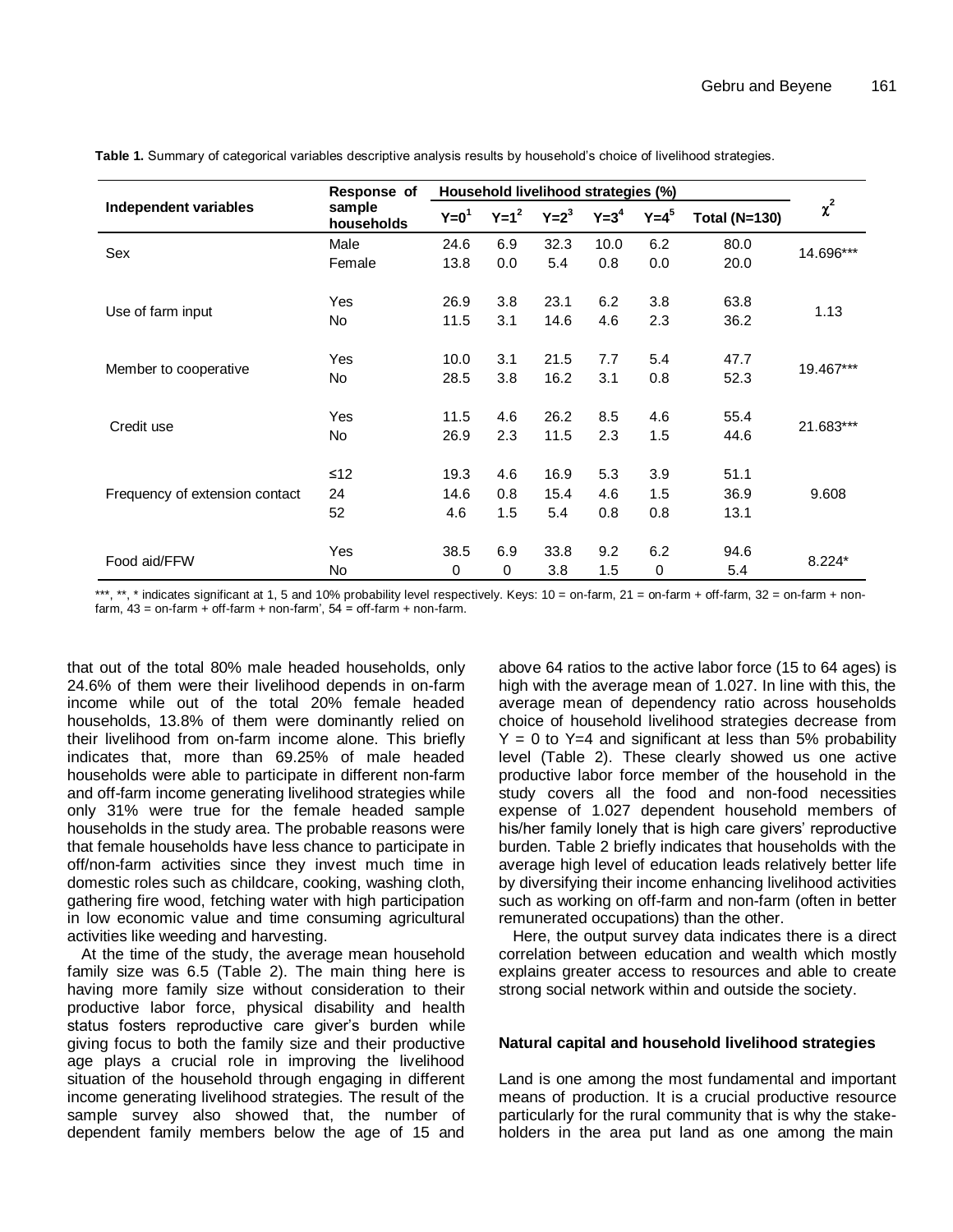|                      | Y=0              | Y=1               | Y=2              | Y=3               | $Y=4$            | Total           |            | Min. | Max. |
|----------------------|------------------|-------------------|------------------|-------------------|------------------|-----------------|------------|------|------|
| Independent variable | Mean (SD)        | Mean (SD)         | Mean (SD)        | Mean (SD)         | Mean (SD)        | Mean (SD)       |            |      |      |
| Age                  | 56.84 (10.267)   | 49.78 (14.763)    | 45.94 (10.381)   | 54.57 (10.95)     | 50.13 (14.53)    | 51.58 (11.87)   | 4.516***   | 29   | 74   |
| Household size       | 7.34 (1.722)     | 6.67(1.225)       | 3.65(2.847)      | 5.36(1.082)       | 5.63(0.744)      | 6.48(1.566)     | 4.501***   | 4    | 12   |
| Dependent ratio      | .345(0.667)      | 1.041 (0.583)     | 0.832(0.307)     | 0.671(0.275)      | 0.836(0.367)     | 1.027(0.557)    | $5.046**$  | 0    |      |
| Education            | 0.54(1.568)      | 2.11 (1.764)      | 3.65(2.847)      | 6.86(3.134)       | 4.0(3.546)       | 2.97 (3.268)    | 12.273***  | 0    | 10   |
| Land size (hectare)  | 0.34(0.150)      | 0.333(0.177)      | 0.219(0.188)     | 0.268(0.119)      | 0.219(0.160)     | 0.279(0.173)    | 1.982      | 0    | 0.75 |
| Livestock (TLU)      | 1.583 (0.962)    | 1.513 (0.952)     | 1.801 (1.273)    | 1.786 (0.917)     | 1.331 (0.851)    | 1.667 (1.075)   | 1.075      | 0    |      |
| Income from cactus   | 611.60 (507.287) | 827.78 (686.072)  | 695.71 (614.956) | 622.86 (585.208)  | 589.38 (758.356) | 658.12 (580.68) | $2.472***$ | 0    | 2500 |
| Remittance income    | 30.0 (212.132)   | 455.556 (769.921) | 998.98 (880.488) | 871.429 (930.201) | 681.25 (708.085) | 555.39 (806.83) | 1.538*     | 0    | 3500 |
| Distance to market   | 24.66 (9.162)    | 24.44 (7.002)     | 17.14 (8.784)    | 20.43 (9.304)     | 22.25 (6.798)    | 21.21 (9.308)   | $5.527***$ | 5    | -38  |

**Table 2.** Summary of continuous variables descriptive analysis results by household's choice of livelihood strategies.

\*\*\*, \*\*, \* indicates significant at 1, 5 and 10% probability level respectively.

criterion in setting community based relative wealth ranking. The result of the survey depicted that, as the size of the cultivable land owned by the household increases, their interest to engage in non-crop income generating livelihood strategies decreased (Table 2). However, the result of the sample survey was in contrary to the community wealth ranking since out of the total sample household heads who own farm land 94.4, 70.5 and 75% were the poor, middle and better off respectively. Here, the core reasons highlighted by the respondents for why households who own farm land become poor than the other as the survey result indicated in Table 2 are: due to successive occurrence of drought (erratic rainfall) leads to crop failure, the land by itself is very small (less than 0.279 ha per household head), high soil erosion and deforestation, steep slope, thin and high soil infertility. Not only thus, but also low crop production and productivity both in terms of quality and quality even at good season. Within this situation, giving more time on crop production makes the poor to become poor than the other.

# **Physical capital and household livelihood strategies**

Unlike in agro-pastoral farming systems, livestock keeping in Gulomekeda district is the secondary important complement activity to cropping. It is considered as the most vital physical asset that plays a crucial role in securing households from any crisis during crop failure in the study area. Beside, to this farmers, owning more livestock are considered as wealthier and have high social status in the eye of the community. Inline to this, the result of the study indicates that, the mean total livestock unit (TLU) across household's choice of livelihood strategies of the sample households is 1.667 and has no significant difference (Table 2). Here, almost all households in the area own quite low average herd sizes of livestock reflecting the scarcity of available grazing land, food shortage, adequate veterinary services, lack of improved breeds and adequate water were the main problems in mind to the high occurrence of drought in the area leading to both

poor quality and quantity of livestock production. Cultivation of cactus is one among the rural household livelihood strategies that helps people to sustain their living standard starting from the mid June to September for these who cultivate and use it properly in the study area. It is the main source of food both for human beings (3 to 4 months) and yearly for animals besides of its importance as source of cash income by selling its fruits.

The study result as in Table 4 depicted that, farm households who cultivate cactus and use properly earn a maximum of 2500 ETB while those that did not cultivate and use it properly were unable to gain any income. The mean annual income gained from cactus was 658.12 Ethiopian birr per household.

Thus, households who cultivate and use cactus properly can earn more cash income directly by selling its fruit and indirectly from livestock and livestock product sales, able to develop their potential in diversifying their household livelihood strategies into off and non-farm activities.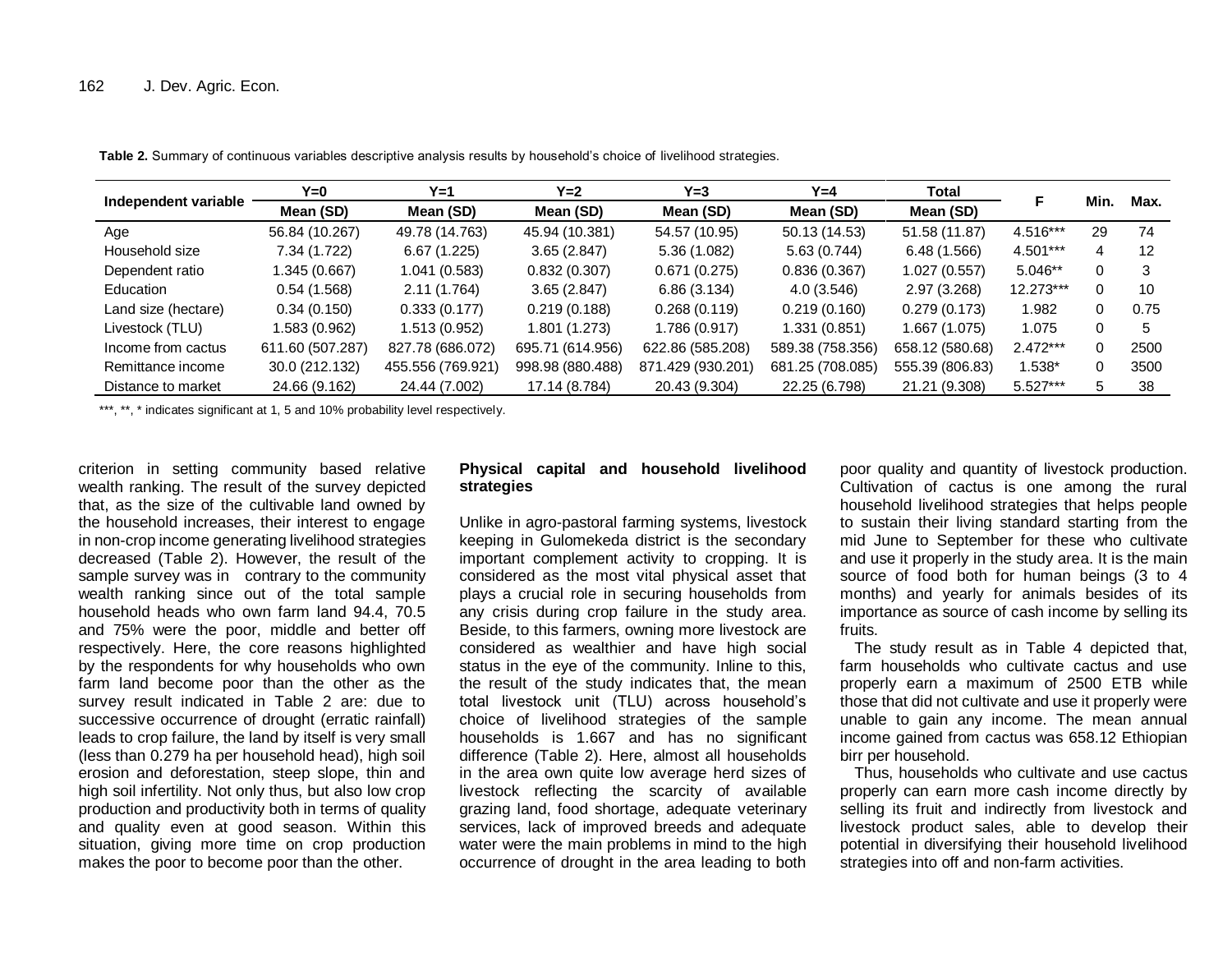# **Social capital and household livelihood strategies**

Membership to cooperatives is a means of building strong social net-work that enable households to obtain updated information in sharing pooled labor, farm equipments, cash credit usage and other non farm income generating activities. The result of the survey reveals that, out of the total of 130 sample respondents, 47.7 and 52.3% were members and non-members respectively to formal and informal cooperative institutions (Table 1). Here, most of the farm household's memberships to cooperatives were able to diversify their livelihood strategies into off-farm and non-farm income generating activities beside to the income gained from on-farm. On the other hand, most of the farm household's non-memberships to cooperatives were unable to diversify their livelihood strategies that is most dominantly remain on agricultural income alone. Among various social services, access to market plays a crucial role in determining access to assets and livelihood strategies, terms of exchange for assets, and returns to an investment. So, households who are closer to the market center gets several key advantages including access to larger agricultural markets, save their substantial time, much lower transport costs and better and more remunerative non and off-farm activities. Similarly, as the survey result showed the mean distance between the main market centre (Adigrat town) and the sample respondents is 21.21 km with a minimum of 5 km and a maximum of 35 km (Table 1).

Households closer to the market centre were able to use combined non-farm and off-farm livelihood activities, so that could improve and secure their livelihood by minimizing risks due to drought and other factors occurred in the area.

#### **Financial capital and household livelihood strategies**

Credit is an important source of earning future income which plays a vital role in supporting the production and income generating activities of farmers. However, the result of the survey indicates that out of the total 55.4 and 44.6% of credit user and nonuser households, 11.5 and 26.9% of them were remained unable to diversify their livelihood strategies out of farm income generating activities respectively (Table 1). This clearly indicates that, lack of access to credit remains the key problem in the district to potential diversification into non-farm and off-farm activities. On the other hand, it clarifies access to formal sources of credit was found to be weak in the district despite the number of organization such as Relief Society of Tigray (REST), Catholic Relief Society (CRS) and World Bank (WB) engaged in this activity. Beside to this, credit is male dominated. Even if women have some access to credit, they have less chances of using it since

they are enforced to give their credit to their husbands as the decision making power is on his hand. Here, some of the main reasons for households failure to use credit were: lack of knowledge about credit providers, ascribed tight repayment schedules, fear of repayment back due to crop failure because of drought and disasters, high interest rate (18%), limitation of loans availability, short duration, lack of information and entrance criteria are not suitable to households who have different needs and capabilities. While households engaged in on-farm and non-farm activities together receive the highest annual mean income of 998.98 ETB per household from remittance, households remain their livelihood in on-farm income alone earns 30.0 ETB per household that is the lowest of the other (Table 2). Households earn a total mean annual income of 555.39 Ethiopian birr per household head from remittance.

The probable reasons for why households engaged in diversified livelihood strategies gain, relatively more remittance than on-farm alone are: due to their high social net work with their relatives living in cities, earn money from their sons and daughters employed on skilled non-farm wage labor since they invest to educate them and because of their financial capability in sending their family abroad like Saudi-Arabia and Sudan in finding iob.

#### **Institutional supports and household livelihood strategies**

Development agents are assigned in the rural areas to promote modern agricultural practices with close technical guidance and convincing the farmer's outlook in using location specific modern agricultural inputs throughout the nation in general and the study area in particular though they are not necessarily sufficient. Accordingly, the statistical analysis result of the survey showed that 51.1, 36.9 and 13.1% of the household heads get extension contact less than or equal to 12, 24 and 52 times per year respectively (Table 1). Since extension contact fosters and strengthens the linkage between farmers, GO and NGO development stakeholders, those farmers who have more contact were able to access time oriented information and able to update their knowledge, skill and experience through training, demonstration, visiting another farmer's field and so on. However, as the response from group desiccants showed, the focus of development agents and kebele administrators in the area was agriculture, and they did not allow and give them training on how to run business and earn income from non-farm activities especially outside the area. Beside to the aforementioned, the poor in general and female headed households in particular were marginalizing from development interventions and have limited access to skill training and extension service.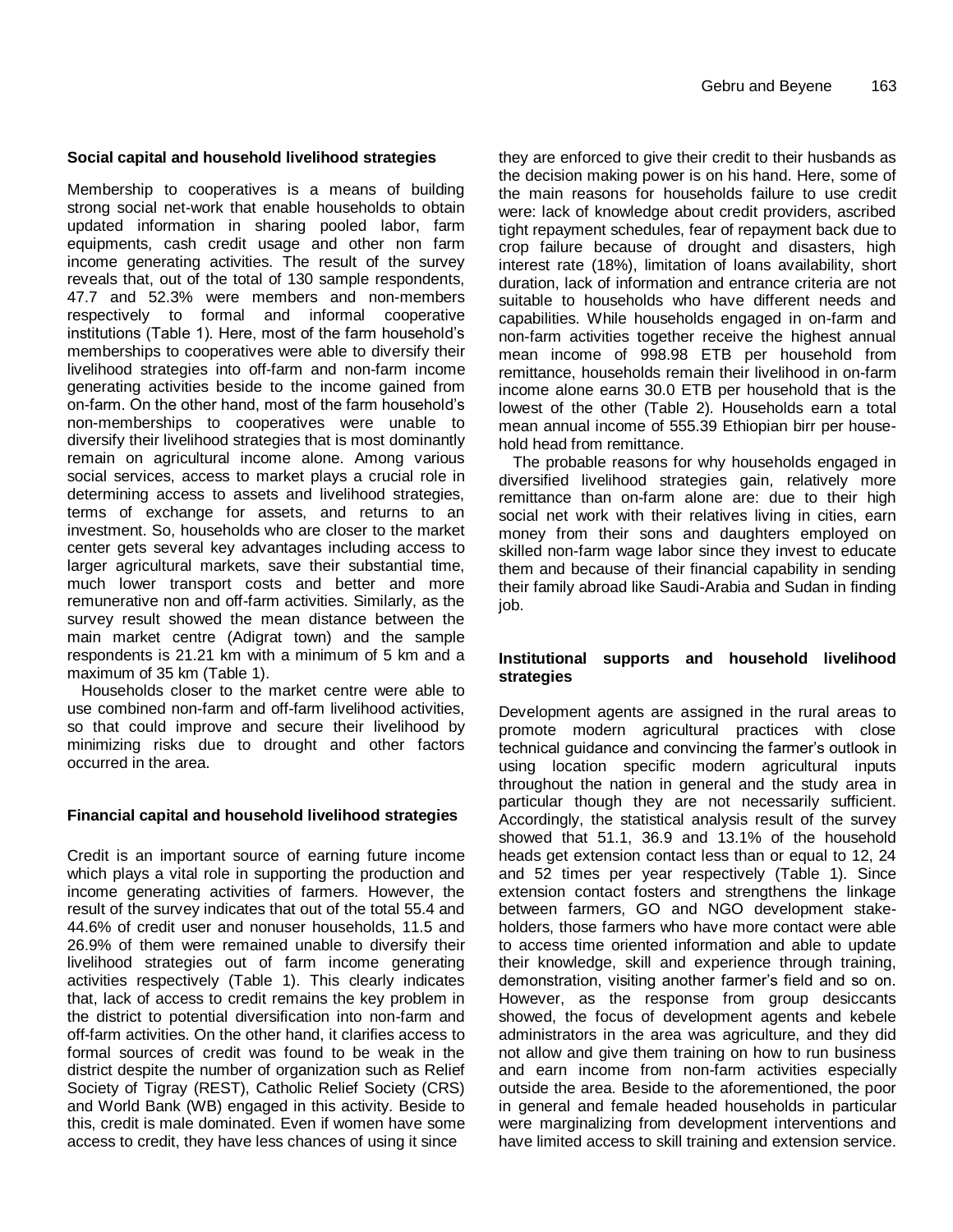| Choice of households' livelihood  | Wealth category of HH $(\%)$ , N = 130 |      |                                                                |              |  |  |
|-----------------------------------|----------------------------------------|------|----------------------------------------------------------------|--------------|--|--|
| strategies                        |                                        |      | Poor (0), $n = 54$ Middle(1), $n = 44$ Better off (2) $n = 32$ | <b>Total</b> |  |  |
| On-farm alone                     | 50.0                                   | 43.2 | 12.5                                                           | 38.5         |  |  |
| $On-farm + off-farm$              | 9.3                                    | 2.3  | 9.4                                                            | 6.9          |  |  |
| $On-farm + non-farm$              | 20.4                                   | 43.2 | 59.4                                                           | 37.7         |  |  |
| On-farm $+$ off-farm $+$ non-farm | 16.7                                   | 11.4 | 12.5                                                           | 13.8         |  |  |
| Non-farm $+$ off-farm             | 3.7                                    | 0.0  | 6.3                                                            | 3.1          |  |  |
| $\chi^2$                          |                                        |      |                                                                | 21.470       |  |  |
| p-value                           |                                        |      |                                                                | $0.006***$   |  |  |

**Table 3.** Choice of household livelihood strategies by wealth category.

\*\*\* indicates significant at 1% probability level.

Proper application of fertilizer and utilization of drought resistant high yielding varieties supported by close technical assistance can enhance the production and productivity of crops. However, supply of such inputs in the district are very much limited/did not reach on the marginalized group of farmers due to weak extension service, lack of credit availability, high price of inputs, transportation problem and some extension workers do not attempt to involve married women in such programs.

The survey result revealed that 63.8 and 36.2% of the sample households were user and nonuser of agricultural inputs respectively and has no significant difference across household's choice of livelihood diversification strategies (Table 1). Sample respondents also interviewed to give their response on their dependence on food aid, accordingly, out of the total sample respondents 94.6% of them were receivers of food aid in either as food for work (FFW) or direct support while the rest 5.4 did not. Here, all farm households engaging in public work activities were receivers of direct food support and/or food-for-work. However, almost all households pursue non-farm and off-farm and non-farm with on-farm activities did not get direct support and/or FFW since much of their time invests on these activities outside the area and could not fulfill the legible requirements to be beneficiary. The food aid received through FFW which amounts 12.5 kg wheat with 0.50 L of cooking oil and 50 Ethiopian birr per person successively for three months (total six month), is not enough for specific households. The legible criteria to become beneficiary of such food are selection made by kebele administrators based on their wealth status (first poor), free labor participation of the farmer in any rural development projects organized by Board of the district administration office in collaboration to the donors of the project fund and based on the needs and interest of the farmer to work on.

# **Household livelihood strategies**

At village or community level, a single livelihood strategy

could not apply, since different households will adapt different strategies according to their particular asset and asset status (Ellis, 2000). Accordingly, sample households in the district engage in a variety of on-farm, offfarm and non-farm income generating livelihood activities. The result of the sample survey depicted that, above 50% of the poor were unable to diversify their livelihoods, often lacking the means to engage in any form of income generating activity aside from agriculture. In contrast, those relatively with the highest standard of living (the middle and better off) sample respondents were able to engage in the widest range of income generating activities predominantly non-farm and combining the on-farm with non-farm or altogether the three livelihood strategies (Table 3). The statistical analysis also indicated that, there is significant difference across the wealth category of the sample households to engage in diverse household livelihood strategies at less than 1% probability level.

# **Income portfolio analysis**

Rural households in the area earn income from diverse allocation of their natural, physical, financial and human capital assets among various income generating activities. Since households in the area are vulnerable to risks due to different impediments like drought, shortage of rain-fall, shortage of farm and grazing land, high soil erosion and infertility, war, lack of infrastructural facilities, they are enforced to pursue diverse income generating livelihood strategies that helps them to cope with those challenges on the one hand and to accumulate their way of living standard on the other hand. The mean annual income per household head earned by the sample respondents was about 3747.23 Ethiopian birr with minimum and maximum earnings of 700 and 10850 Ethiopian birr per household head respectively. This revealed that one household member of the sample respondents earns mean annual income of birr 576.50 per year since the average household size was 6.5. The average total income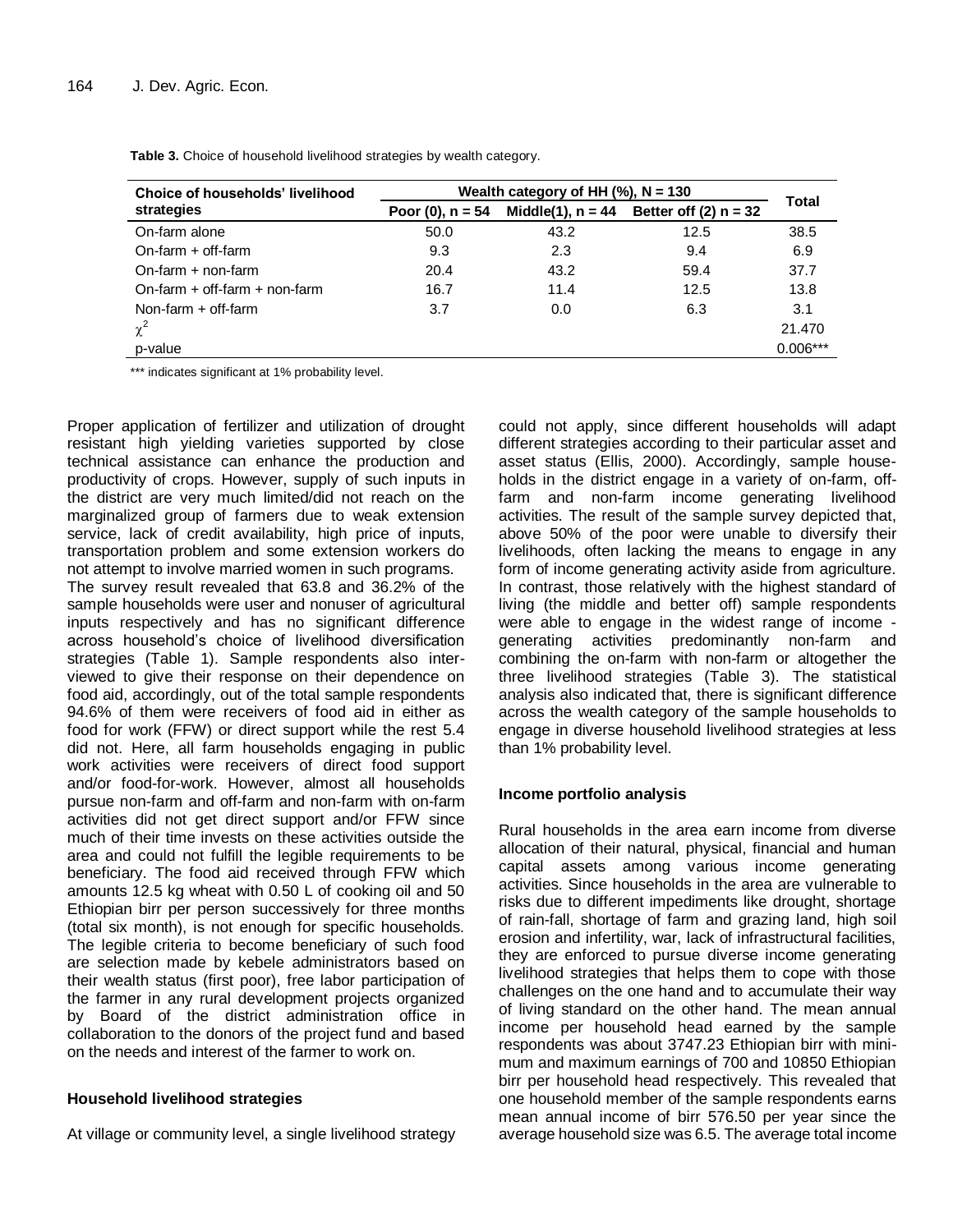|                          | Y=0                | Y=1                | $Y=2$               | Y=3                | Y=4               | Total                       |
|--------------------------|--------------------|--------------------|---------------------|--------------------|-------------------|-----------------------------|
| Income composition       | Mean (SD)          | Mean (SD)          | Mean(SD)            | Mean (SD)          | Mean(SD)          | Mean (SD)                   |
| Livestock                | 729.70 (610.157)   | 516.667 (214.826)  | 712.959 (559.948)   | 521.667 (930.594)  | 0.00(0.00)        | 657.385 (542.663)           |
| Crop                     | 2062.40 (822.673)  | 2133.333 (959.166) | 1294.694 (942.804)  | 1656.944 (908.928) | 590.00 (955.196)  | 1676.50 (969.163)           |
| On-farm subtotal         | 2792.10 (1061.441) | 2650.0(1058.253)   | 2007.65 (1243.264)  | 2178.61 (1030.071) | 590.0 (955.196)   | 2333.89 (1208.321) (61.37%) |
| Remittance               | 30.0 (212.132)     | 455.556 (769.920)  | 998.980 (880.488)   | 772.222 (868.945)  | 937.50 (819.934)  | 555.39 (806.83)             |
| Petty trade              | 0(0)               | O(0)               | 1190.816 (1235.865) | 838.889 (652.497)  | 1250.0 (645.497)  | 603.46 (975.92)             |
| Non-farm subtotal        | 30.0(212.132)      | 455.556 (769.920)  | 2189.796 (1454.733) | 1611.111(887.587)  | 2187.50 (854.766) | 1158.85 (1398.428) (30.47%) |
| Agricultural wage labour | 17.80 (125.865)    | 1166.67 (1067.708) | 142.86 (620.819)    | 809.44 (930.594)   | 1850.0 (435.890)  | 310.46 (736.152)            |
| Off-farm subtotal        | 17.80 (125.865)    | 1166.67 (1067.708) | 142.857 (620.819)   | 809.444 (930.594)  | 1850.0 (435.890)  | 310.46 (736.152) (8.16%)    |
| Overall                  | 3330.0 (1505.502)  | 4262.22 (2875.689) | 4020.0 (1430.792)   | 3557.78 (1460.490) | 5315.0 (2587.579) | 3747.23 (1663.665) (100%)   |
| Mini.                    | 700.0              | 1375.0             | 1400.0              | 950.0              | 2450.0            | 700.00                      |
| Maxi.                    | 7150.0             | 10850.0            | 7450.0              | 5650.0             | 8550.0            | 10850.00                    |
| $\chi^2$ (P-value)       |                    |                    |                     |                    | 390.907*          |                             |

**Table 4.** Income composition of sample households by their household livelihood strategies in ETB.

\*, indicates significance at less than 10% probability level.

USD = 9.96 ETB (Ethiopian birr).

of sample households rely their livelihood in onfarm, on-farm + off-farm, on-farm + non-farm, on $farm + off-farm + non-farm, and non-farm + off-f$ farm comprises 3330.0, 4262.22, 4020.0, 3557.78 and 5315.0 birr per household respectively of the total mean annual income birr 3747.23. In addition to this, the annual income of households by income share of the broad livelihood strategies comprise birr 2333.89 (61.37%), 1158.85 (30.47%) and 310.46 (8.16%) of on-farm, non-farm and offfarm respectively (Table 4). This briefly showed us that agriculture is still the leading economic sector in the district in spite of high drought occurrence, shortage of rain fall, lack of farm and grazing land, poor soil fertility, underground water scarcity, and lack of infrastructural facilities are dominating the area. Here, the main possible reasons for peoples not working more on off-farm employment are no employment opportunity nearby, if their wages are

too low for the kind of work and some rare do not want to work on off-farm.

Of note is the fact if one combines off-farm and non-farm with on-farm activities, a majority of respondents believe income derived outside of cropping as important to their livelihood and survival. Here, poorest households are not different from the wealthier households in their perception of the security benefits of income derived outside of farming (either from off-farm seasonal wage labour or non-farm income generating activities). As income of the household rises, there is greater diversification away from crops (towards other alternative income gene-rating activities). For instance, thus households with relatively greater income in the immediate post drought and war of Ethio-Eritrean period (1999/2000) in the district were diversified, their livelihood strategies away from farm while those with no/lower income

depend on food aid. Depending on the event and the wealth in capitals, the family may be able to build only an agricultural portfolio or a combined one –on-farm, off-farm and non-farm during times of stress or shock. The key point is that the wealthy have greater freedom to choose among a wider range of options than the poor. Meanwhile, the poor have little choices but to diversify out of farming in to unskilled off-farm labor whether in agriculture or not.

#### **Model results**

The result of the multinomial logit analysis of the hypothesized independent variables which were expected to affect the choice of rural households' livelihood strategies are provided in Table 5. The output of the multinomial regression model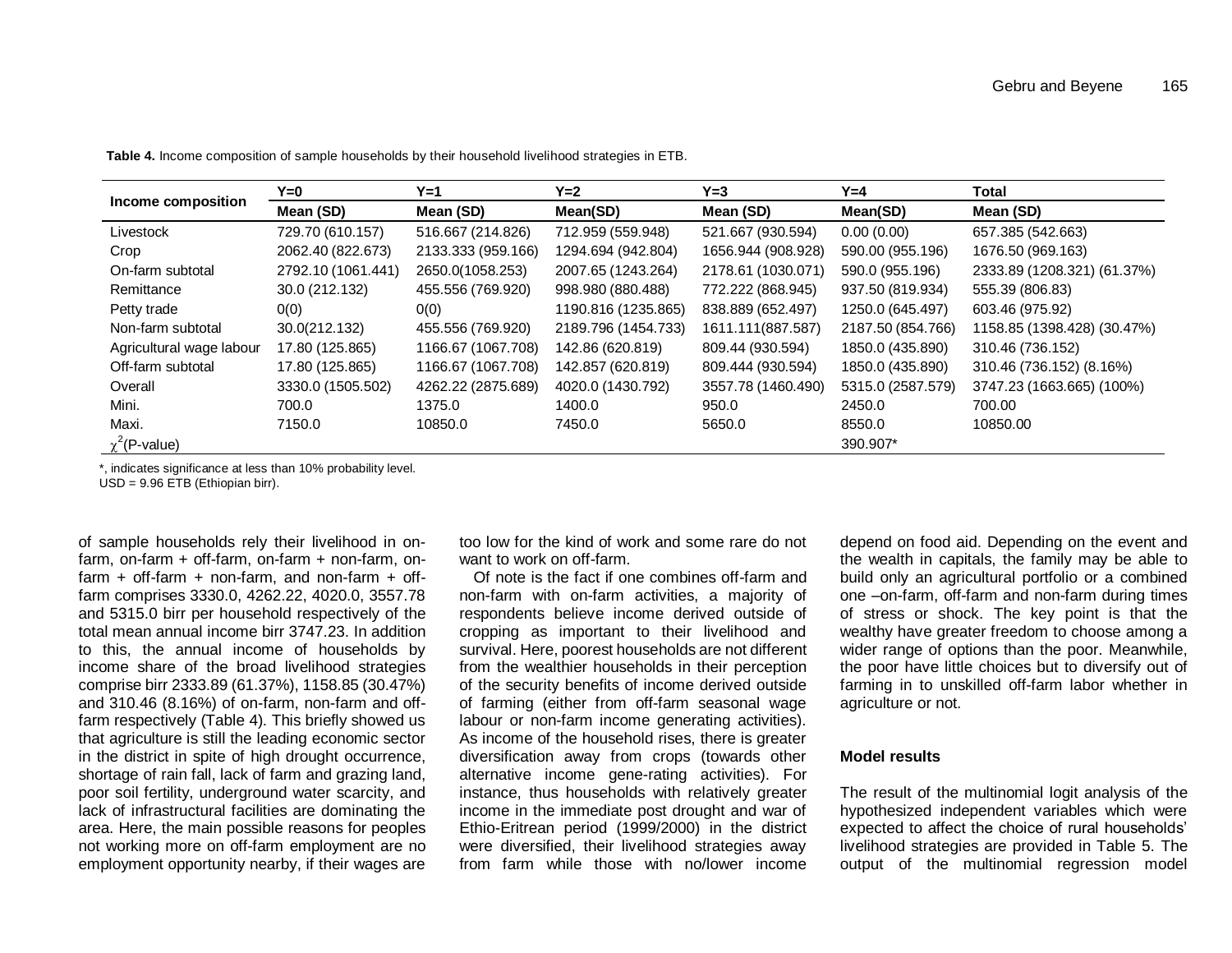| Variable      | $On-farm + off-farm$          |            | On-farm + non-farm                   |            | On $+$ off $+$ non-farm             |            | Non-farm + off-farm               |            |  |
|---------------|-------------------------------|------------|--------------------------------------|------------|-------------------------------------|------------|-----------------------------------|------------|--|
|               | Coeff. (Std. Err)             | Odds-ratio | Coeff. (Std. Err)                    | Odds-ratio | Coeff. (Std. Err)                   | Odds-ratio | Coeff. (Std. Err)                 | Odds-ratio |  |
| Intercept sex | 11620(7892)<br>$-22.53(0.00)$ | 0.000      | 23242(8248)***<br>$-3.728**$ (1.885) | 0.024      | 21287(9087)**<br>$-4.810**$ (2.392) | 0.008      | 24304(9189)***<br>$-23.150(0.00)$ | 0.000      |  |
| Age           | $-0.053(0.057)$               | 0.948      | $-0.040*(0.053)$                     | 0.961      | 0.046(0.072)                        | 1.047      | $-0.017$ (0.068)                  | 0.983      |  |
| Education     | $1.016**$ (1.116)             | 2.763      | $1.386***(0.426)$                    | 4.000      | $1.792***$ (0.448)                  | 6.001      | $1.432***$ (0.447)                | 4.185      |  |
| Hhsiz         | $-0.624(0.584)$               | 0.536      | $-1.268**$ (0.625)                   | 0.281      | $-2.052***(0.761)$                  | 0.128      | $-1.742**$ (0.752)                | 0.175      |  |
| Depratio      | $-1.331(1.116)$               | 0.264      | $-5.14***$ (1.324)                   | 0.026      | $-5.726***$ (1.899)                 | 0.003      | $-4.227**$ (1.770)                | 0.015      |  |
| Land use      | 0.314(5.724)                  | 1.369      | $-5.130(5.605)$                      | 0.006      | $-6.827(6.411)$                     | 0.001      | $-6.833(6.483)$                   | 0.001      |  |
| Livestock     | $-8.05(0.872)$                | 0.447      | $-0.514(0.783)$                      | 0.598      | $-0.357(0.892)$                     | 0.700      | $-.891(0.935)$                    | 0.410      |  |
| Input         | 0.005(1.374)                  | 1.005      | $-3.46(1.380)$                       | 0.707      | 1.238(1.514)                        | 3.447      | $-0.834(1.603)$                   | 0.434      |  |
| Cactus in     | 0.001(0.002)                  | 1.001      | 0.000(0.002)                         | 1.000      | $-0.001(0.001)$                     | 0.999      | $-0.000(0.002)$                   | 1.000      |  |
| Daconta       | $-0.093(0.061)$               | 0.911      | $-0.127(0.057)$                      | 0.881      | $-0.081(0.050)$                     | 0.922      | $-0.146(0.064)$                   | 0.864      |  |
| Memcoop       | $1.460**$ (1.861)             | 1.232      | $2.443**$ (1.755)                    | 1.087      | 4.797**(2.042)                      | 1.008      | $4.675**$ (2.121)                 | 1.009      |  |
| Credit        | 2.485(1.836)                  | 1.083      | $2.915*(1.712)$                      | 0.054      | $1.141*(1.471)$                     | 1.869      | $3.265*(1.938)$                   | 1.038      |  |
| Remitain      | $0.005**$ (0.002)             | 1.005      | $0.006***(0.002)$                    | 1.006      | $0.007***$ (0.002)                  | 1.007      | $0.005***(0.002)$                 | 1.005      |  |
| Mktdista      | $-0.063(0.094)$               | 0.938      | $-0.189**$ (0.086)                   | 0.827      | $-0.121(0.086)$                     | 0.886      | $-0.114(0.097)$                   | 0.892      |  |

**Table 5.** Multinomial logit regression of household livelihood strategies.

The maximum likelihood estimates of the multinomial logit model are: Dependent variable (HH livelihood strategies), number of observations (130), -2 Log likelihood function (143.744),

 $\chi^2(202.500)$ , degrees of freedom (56) and significance level (0.000) and \*\*\*, \*\*, \* Significant at 1, 5 and 10% probability level respectively, Source: Own survey (2010).

revealed that, keeping other factors constant, the odds-ratio in favour of the probability of female respondent's participation in on-farm and nonfarm, and combination of the three (on-farm + offfarm + non-farm) activities decrease by factors of 0.024 and 0.008 respectively as the number of female respondents increase by one. The opposite is true for male counterparts. In line to this, the interpretation of the odds-ratio implies that, if other factors are held constant, the oddsratio in favor of the probability of the respondents to choose on-farm + non-farm, and/or non-farm + off-farm income generating livelihood strategies decreases by a factor of 0.961 and 0.983

respectively as the age of the household head increases by one year. The probable reason behind this is that, households whose age relatively found in the range of productive labour need to have more access to information, flexible with situation, relatively active and more likely to diversify their livelihood strategies to off and nonfarm activities than the older one. The result of the regression also revealed that, if other factors held constant, as education level of the household increases by one year, the odds-ratio in favor of the probability of the household to choose on-farm + off-farm, on-farm + non-farm, combination of the three (on-farm  $+$  off-farm  $+$  non-farm); and nonfarm + off-farm income generating livelihood strategies increases by a factor of 2.763, 4.000, 6.001; and 4.185 respectively. This is because their knowledge, skill and attitude are shaped through education with how to cope challenges and make better living.

The result also reveals that family size was another constraint for small holders who need to diversify their livelihood income generation into off-farm and non-farm activities. However, in the area, it was found having significantly negative relationship with using off-farm and non-farm livelihood options. It was worthy having more family size without consideration to their productive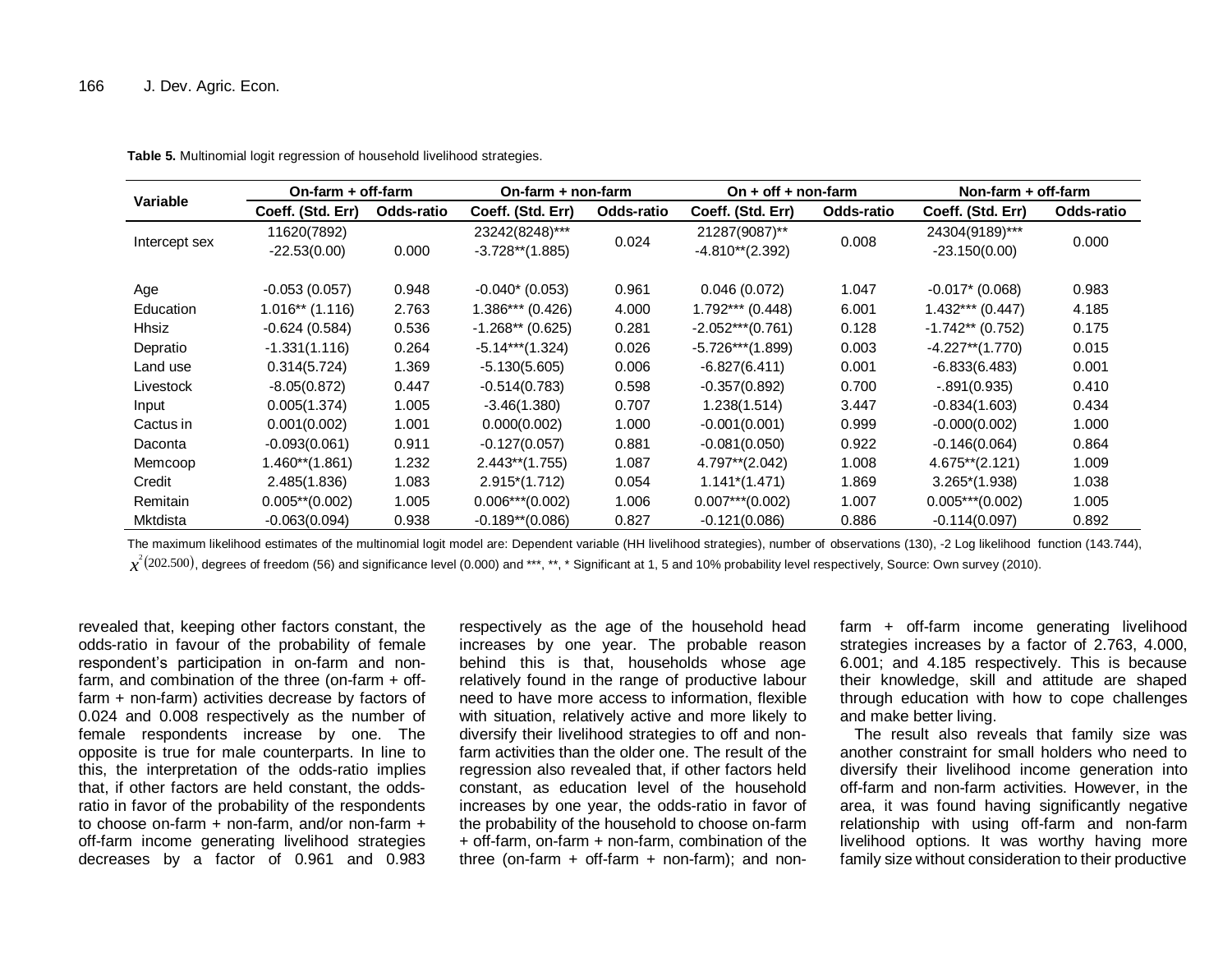labour force, disability and their health situation fosters reproductive care giver's burden; while giving focus to both the family size and their productive age plays a crucial role in improving the livelihood situation of the household. This is due to high population fertility rate (more household members under the age of fifteen); existence of some old aged members and high physically disabled household members as a result of war and diseases in the area. In addition to this, the odds-ratio for the number of dependants in the household indicates that, the probability of farm households to diversify their livelihood strategies into on-farm and non-farm, combination of the three (on-farm, off-farm and nonfarm); and non-farm with off-farm together decreases by a factor of 0.026, 0.003 and 0.015 respectively as the dependency ratio increases by one. This enhances the consumer to the producer ratio and undermines the economic potential of the farmer to participate in another income generating activities like petty trading, agricultural wage labour and weaken to cover the food and nonfood expense of the dependent members. Furthermore, the result of the regression depicts being membership to cooperatives and access to credit plays a pivot role in strengthening smallholders potential to diversify their livelihood strategies and cope with stresses like drought in the area. Thus, who were member and have access to credit able to obtain labour share, reduce individual transport cost, provided with different updated information such as farm inputs, equipments and tools. The inverse is also true for these did not get access.

Another constraint ahead that can affect smallholder farmers' engagement into off-farm and non-farm income generating activities is determined by the existing infrastructural facilities to link the urban and rural people like access to market centre. The interpretation of the odds-ratio for the distance from market centre indicates that, other things being constant, the probability of the respondents to choose on-farm and non-farm livelihood strategies together decreases by a factor of 0.827 as the distance increases by 1 km. This is because households nearby to market center gets several key advantages such as access to different information, terms of exchange for assets, save their substantial time, much lower transport costs and better and more remunerative non-farm and off-farm activities. In connection with this, having relative economic support from abroad and within the country is positively related to the improvement of livelihood by participating in more remunerative activities such as local trading for which financial capital is required (Brown et al., 2006). Likewise, in the area farmers who receive remittance were able to strengthen their economic potential that helps them to participate in different income generating activities within and away from on-farm depending on the amount of the support. The interpretation of the odds-ratio for respondents receiving remittance indicates that, other things keeping

constant, the probability of the respondents to choose onfarm and off-farm, on-farm + non-farm, combination of the three; and non-farm with off-farm livelihood strategies increases by a factor of 1.005, 1.006, 1.007 and 1.005 respectively as the income of the household from remittance increases by 1 birr.

### **CONCLUSIONS AND RECOMMENDATIONS**

The result of the study revealed that, while traditional agriculture is still the dominant livelihood strategy for large poor households in the area, due to the recurrent occurrence of drought, erratic rain fall, too small farm and grazing land, high soil infertility, less access to agricultural extension service and high population pressure that leads to poor agricultural production and productivity in terms of quality and quantity, farmers were living in a worse livelihood situation. Diversification of household's livelihood into off-farm and non-farm in general and non-farm livelihood strategy in particular was pinpointed by almost all the respondents as best livelihood strategy to cope from different challenges and to improve their livelihood in this drought prone area. In with this, households engaged in more income diversification strategies and have densities of networks build relations in and outside of agriculture. Depending on the event and wealth in capitals, households also able to build only agriculture or a combined one: - on-farm, offfarm and non-farm during times of stress (for example drought) or shock (for example death in the family). This is because higher income opens the door to attractive non-farm opportunities that cause greater improvement in household income for survival and/or wellbeing. Those households endowed with the education, financial capital, or market access necessary to take advantage of relatively remunerative opportunities in the non-farm economy were able to take better advantage of policy reforms or to recover from aggregate shocks – for example, drought and Ethio-Eritrean war of the 1998 in the area. In addition to this, non-farm earnings indeed lead to more rapid growth in earnings and consumption of the household. Furthermore, the poor, youth, uneducated, women and others lacking social ties rarely enjoy the same access to remunerative opportunities as do educated males with strong social networks in the community. The key point is that the wealthy have greater freedom to choose among a wider range of options than the poor. The poor, mean while, has little choice but to diversify out of farming into unskilled offfarm labor whether in agriculture or not.

To sum up, at village or community level, a single livelihood strategy could not apply, since different households adopt different strategies according to their particular asset and asset status (Ellis, 2000a). In line with this, different households pursue different livelihood